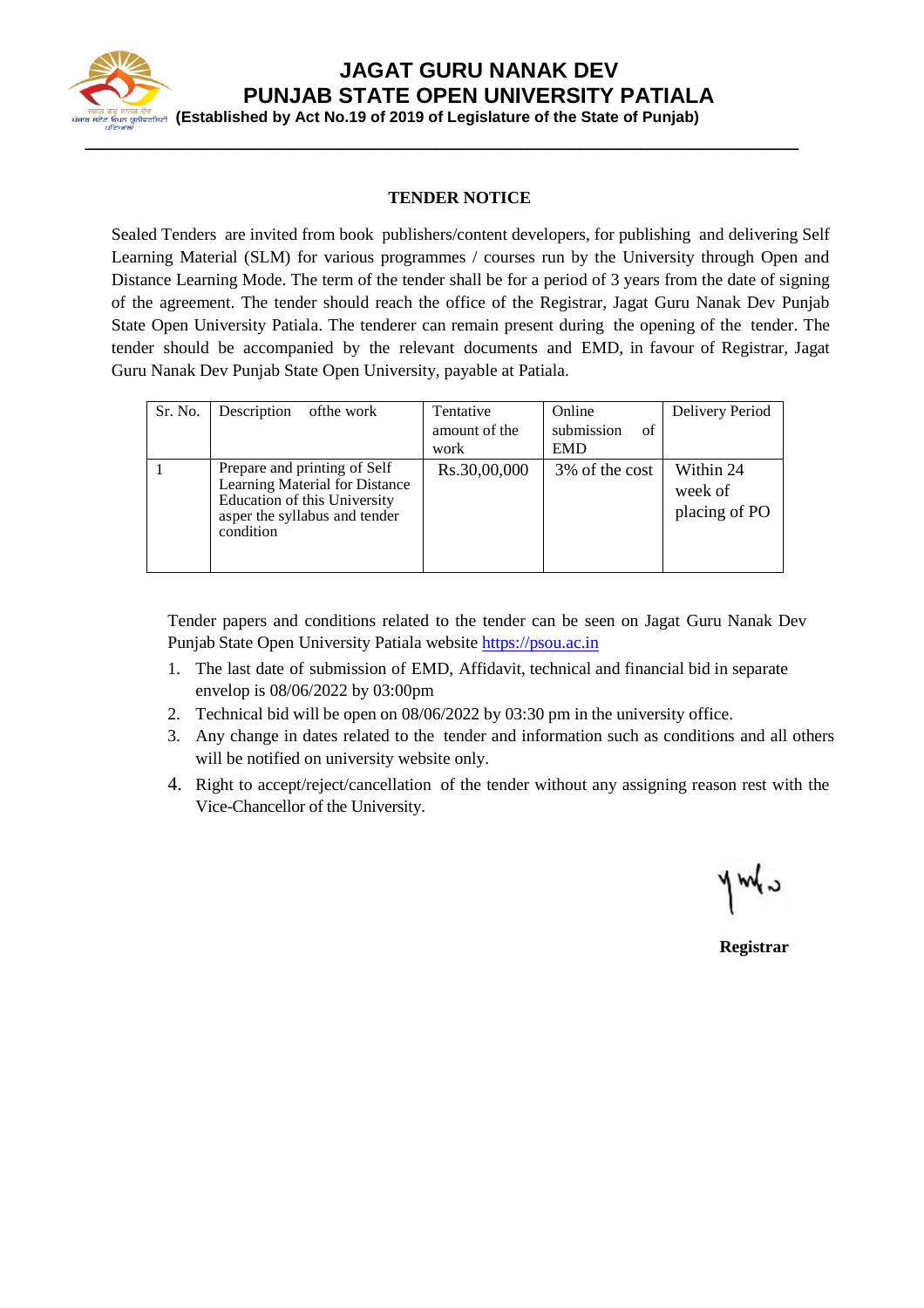

<u>मना है कि उन्हें हैं। इस उनके बैंक अनुस</u>ह कर बैंक (Established by Act No.19 of 2019 of Legislature of the State of Punjab)

## **SCOPE OF WORK**

| <b>Program Name*</b>                                                                                                                                        | Approximate<br>papers | <b>Content delivery</b>                                                                                                                                                                                                                                                                                                                                                                                                                                                    |
|-------------------------------------------------------------------------------------------------------------------------------------------------------------|-----------------------|----------------------------------------------------------------------------------------------------------------------------------------------------------------------------------------------------------------------------------------------------------------------------------------------------------------------------------------------------------------------------------------------------------------------------------------------------------------------------|
| Certificate/Diploma/Degree/PG<br>programs courses of stream social<br>science, liberal arts, computer<br>science/management/arts/commerce<br>/Sciences etc. | 100                   | Four quadrant approach in education as<br>per UGC Regulation 2020 of ODL and<br>OL program. The content must<br>include Self Learning Material as per<br>UGC Regulations and Guidelines<br>(around 250 pages per paper),<br>Question Bankof multiple choice &<br>short answer (80-100 questions per<br>paper) and Case studies & Projects.<br>Content must be submitted w.r.t<br>NAAC guidelines such as Course<br>objective, Course outcome, Question<br>bank and others. |

\* The University will retain its rights of increasing or reducing the list of programs at its discretion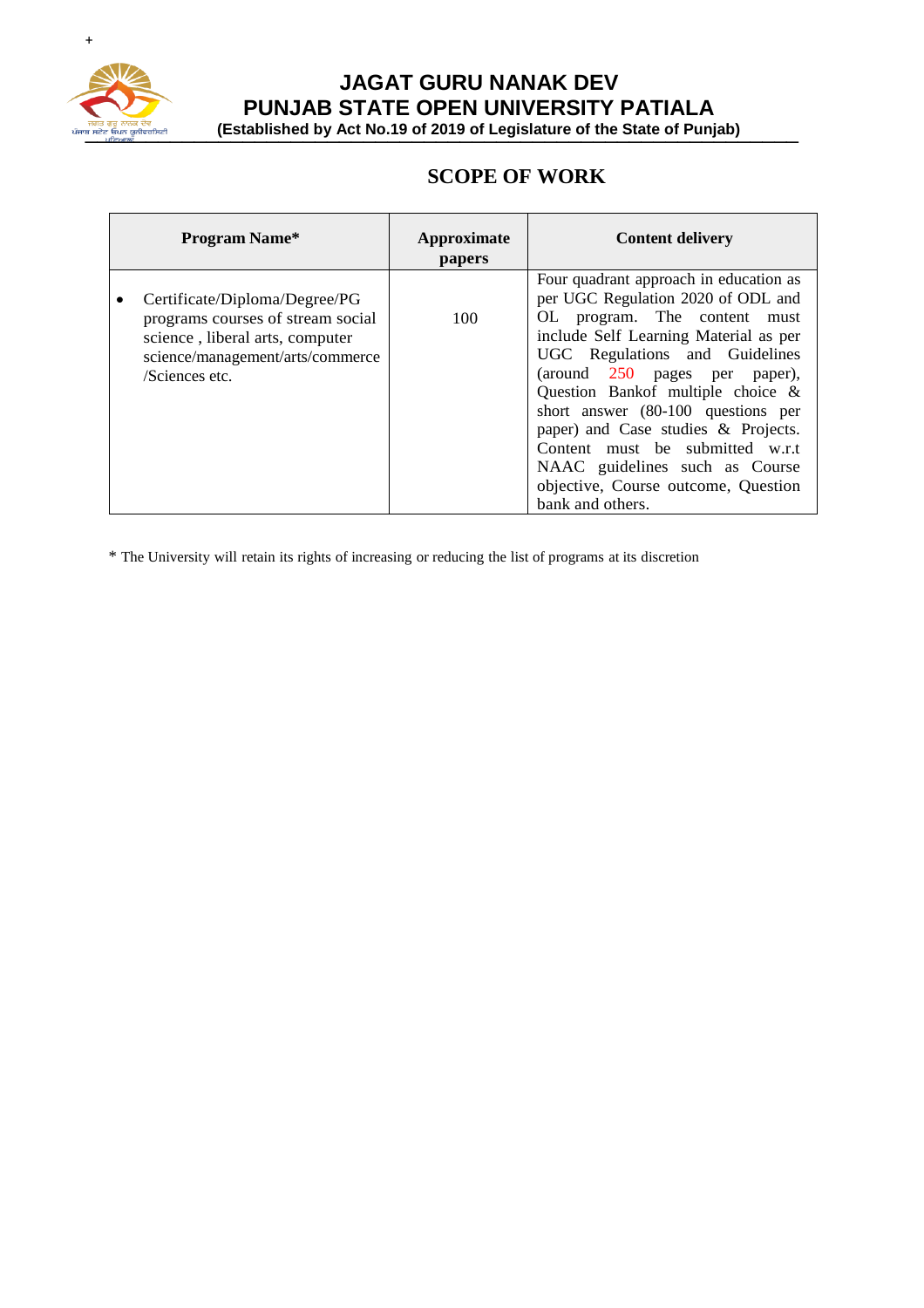

**JAGAT GURU NANAK DEV PUNJAB STATE OPEN UNIVERSITY PATIALA**

**THE SET ON ART SURFALL STATE OF A LITTLE CONSUMING A REPORT OF A LITTLE CONSUMING A REPORT OF A LITTLE OF A LIT**<br>
<br> *Ality Rice of State of Punjab*)

## **BIDDING DATA SHEET**

| Sr. No.   | <b>Particulars</b>                                                                                                | <b>Details</b>                                                                                                                                          |
|-----------|-------------------------------------------------------------------------------------------------------------------|---------------------------------------------------------------------------------------------------------------------------------------------------------|
| 1.        | Name of RFP issuing authority                                                                                     | <b>Jagat Guru Nanak Dev</b><br><b>Punjab State OpenUniversity</b>                                                                                       |
| 2.        | Availability of the document                                                                                      | RFP is available and downloadable on<br>https://psou.ac.in. All subsequent changes to the<br>RFP shall be published on the above mentioned<br>websites. |
| <b>3.</b> | Start date and time of the Bid                                                                                    | 20/05/2022 04:00pm                                                                                                                                      |
| 4.        | Last date of submission of Proposal                                                                               | https://psou.ac.in                                                                                                                                      |
| 5.        | <b>Earnest Money Deposit (EMD)</b>                                                                                | 3% of the cost                                                                                                                                          |
| 6.        | Date and Time of opening of<br><b>Prequalification Proposal and Technical</b><br>and<br><b>Financial Proposal</b> | 08/06/2022 03:00pm                                                                                                                                      |
| 7.        | Duration of the project                                                                                           | 24 weeks                                                                                                                                                |
| 8.        | <b>Email Address and Contact number</b>                                                                           | connect@psou.ac.in<br>0175-5051138                                                                                                                      |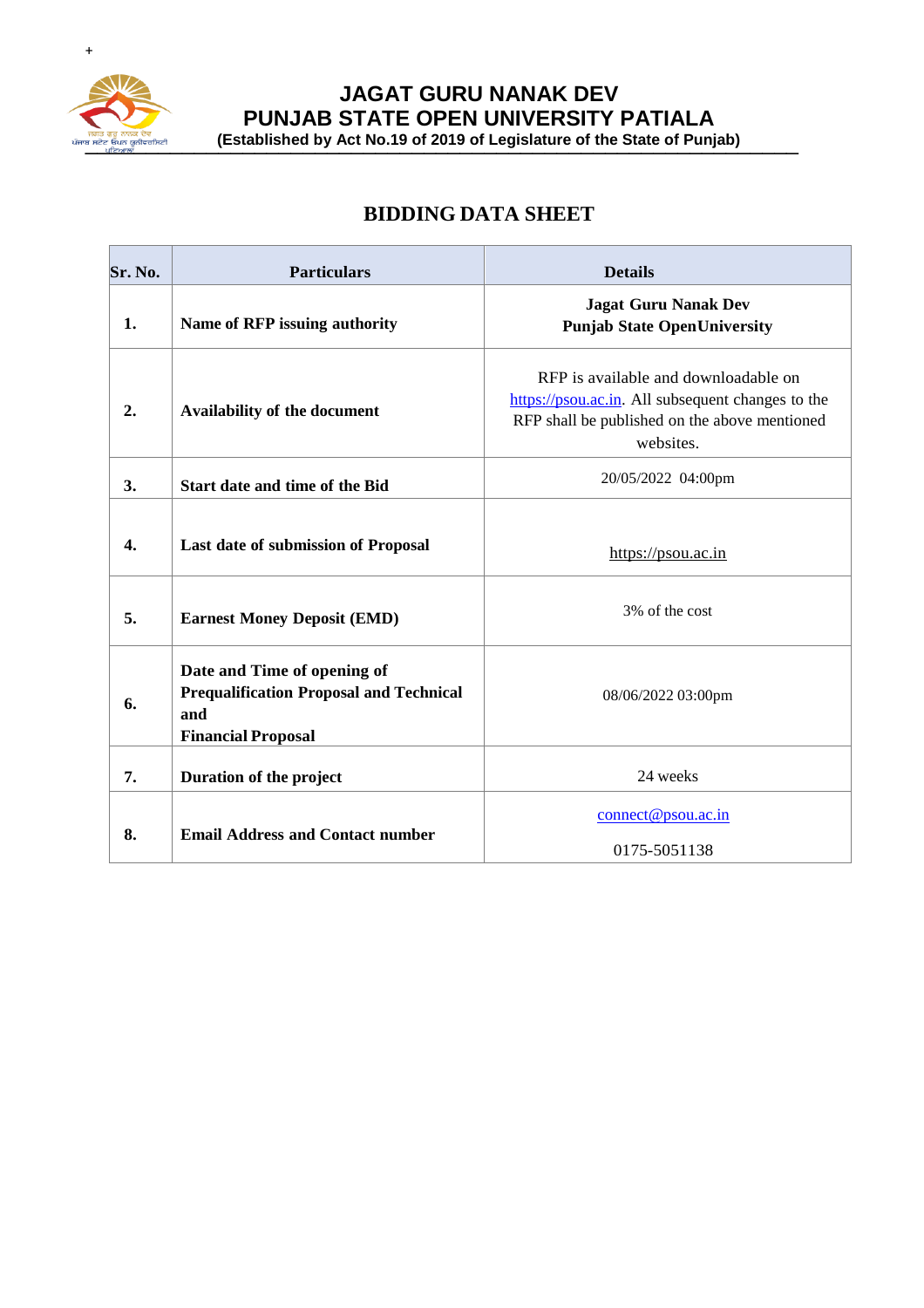

\_\_\_\_\_\_\_\_\_\_\_\_\_\_\_\_\_\_\_\_\_\_\_\_\_\_\_\_\_\_\_\_\_\_\_\_\_\_\_\_\_\_\_\_\_\_\_\_\_\_\_\_\_\_\_\_\_\_\_ **(Established by Act No.19 of 2019 of Legislature of the State of Punjab)**

## **INSTRUCTION TO BIDDERS**

Thissection specifies the procedures to be followed by bidders for the preparation and submission of their Bids. It is important that the Bidder carefully reads and examines all the terms and condition of this RFP

#### **GENERAL**

- 2.1.1 The bidder shall bear all costs associated with the preparation and submission of its Bid, and the JGND PSOU shall not be responsible or liable for those costs, regardless of the conduct or outcome of the bidding process.
- 2.1.2 Bidders should submit only one Bid.
- 2.1.3 The bids shall remain valid for the period of 6 months after the bid submission deadline date prescribed by the JGND PSOU.
- 2.1.4 In exceptional circumstances, prior to the expiration of the bid validity period, the JGND PSOU mayrequest bidders to extend the period of validity of their bids. In case of bidder extending of thebid, the Bidder granting the request shall also extend the bid security/EMD for forty-five (45)more days beyond the deadline of the extended validity period.
- 2.1.5 Any bid NOT accompanied by an enforceable and compliant bid security (EMD) may be rejected by the JGND PSOU as non-responsive.
- 2.1.6 The EMD of the unsuccessful Bidder shall be returned as promptly as possible once the successful Bidder has signed the Contract. No interest will be payable by the JGND PSOU on the amount of the EMD.
- 2.1.7 The EMD will be forfeited by JGND PSOU on account of one or more the following reasons:
	- If a bidder withdraws its bid during the period of bid validity
	- If the successful bidder fails to sign the contract in accordance with terms and conditions of this RFP.
- 2.1.8 After opening financial bid, Letter of Intent (LOI) will be given to the selected agency within 15days from the bid selection.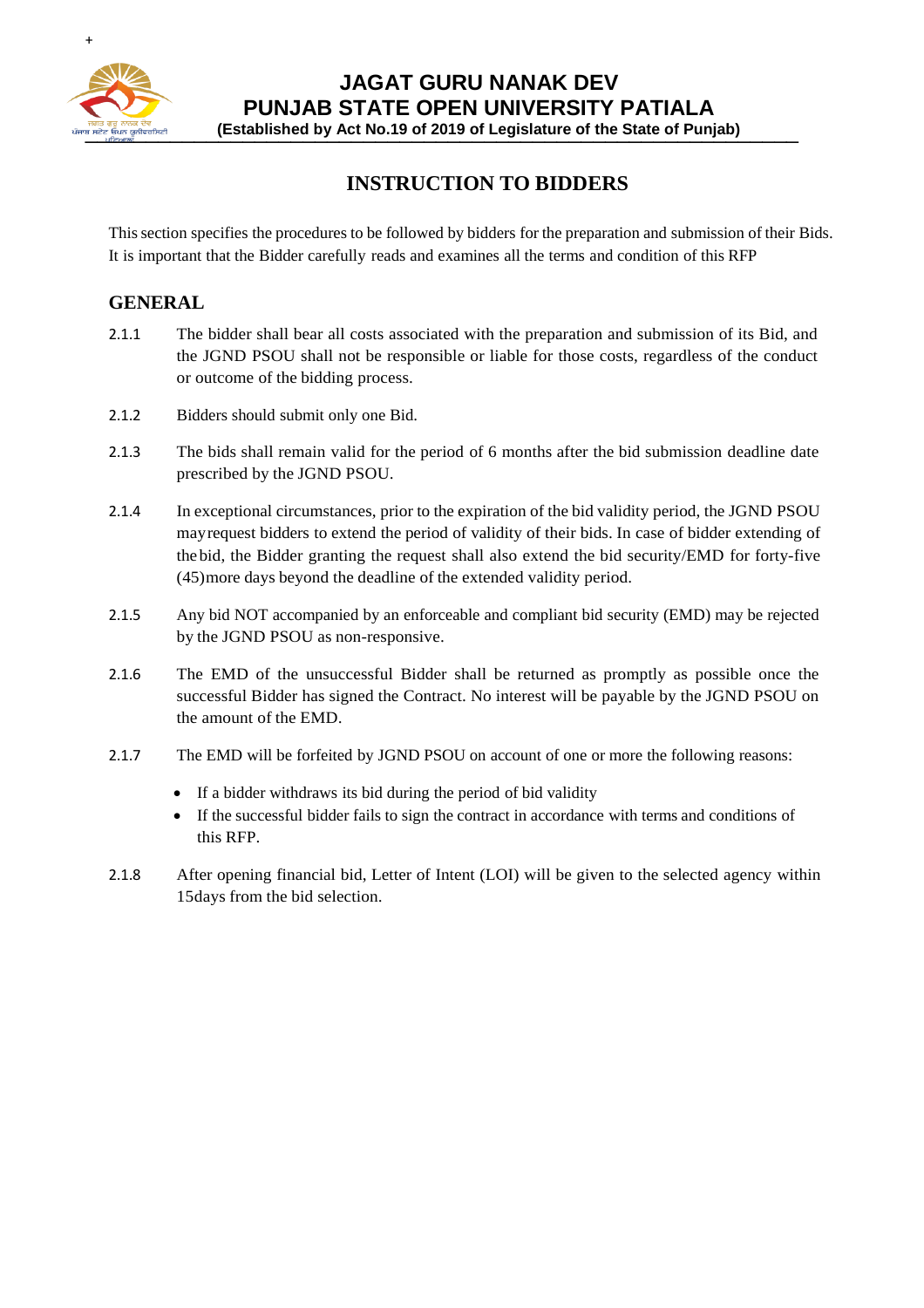

\_\_\_\_\_\_\_\_\_\_\_\_\_\_\_\_\_\_\_\_\_\_\_\_\_\_\_\_\_\_\_\_\_\_\_\_\_\_\_\_\_\_\_\_\_\_\_\_\_\_\_\_\_\_\_\_\_\_\_ **(Established by Act No.19 of 2019 of Legislature of the State of Punjab)**

## **SUBMISSION AND OPENING OF BIDS**

The submission of the bid documents shall be done via Speed/ Registered Post (India Post) and not by anyother means including Digital (e-mail/fax)

- The prices should NOT be indicated in the Technical Proposal. The failure to comply shall leadto rejection of bids.
- Conditional bids are liable to be rejected.
- The bids submitted by physical submission shall not be entertained.
- JGND PSOU shall not permit the bidder to submit the bids after the deadline for submission of bids.
- JGND PSOU shall not be responsible for delay or non-receipt of the documents/bids.
- To assist in the examination, evaluation, and comparison of the bids, and qualification of the Bidders, the JGND PSOU may, at its discretion, seek any clarification from bidders.
- If the Bidder does not provide clarifications about its bid by the date and time set in the JGND PSOU request for clarification, the bids shall be evaluated basis the information available with theJGND PSOU.
- JGND PSOU reserves the right to accept or reject any bid, and to annul the bidding process and reject all bids at any time prior to contract award, without thereby incurring any liability to bidders.

#### **SELECTION PROCESS**

- I. The Bids may be opened by JGND PSOU in presence of those Bidders or their representatives who may be present at the time of opening.
- II. The representatives of the bidders should be advised to carry the identity card or a letter of JGND PSOU from the bidder firms to identify that they are bona fide representatives of the bidder firm, for attending the opening of bid.
- III. There will be two bid-opening events
	- a. (Technical bid 08.06.2022)
	- b. (Financial bid 08.06.2022)
- IV. The venue, date and time for opening the Technical bid will be JGND PSOU Campus
- V. The date and time for opening of financial bid would be communicated to the qualified bidders.
- VI. The Technical bids and Financial Bids of only those bidders will be opened who clears the Pre-qualification as attached in Annexure-B.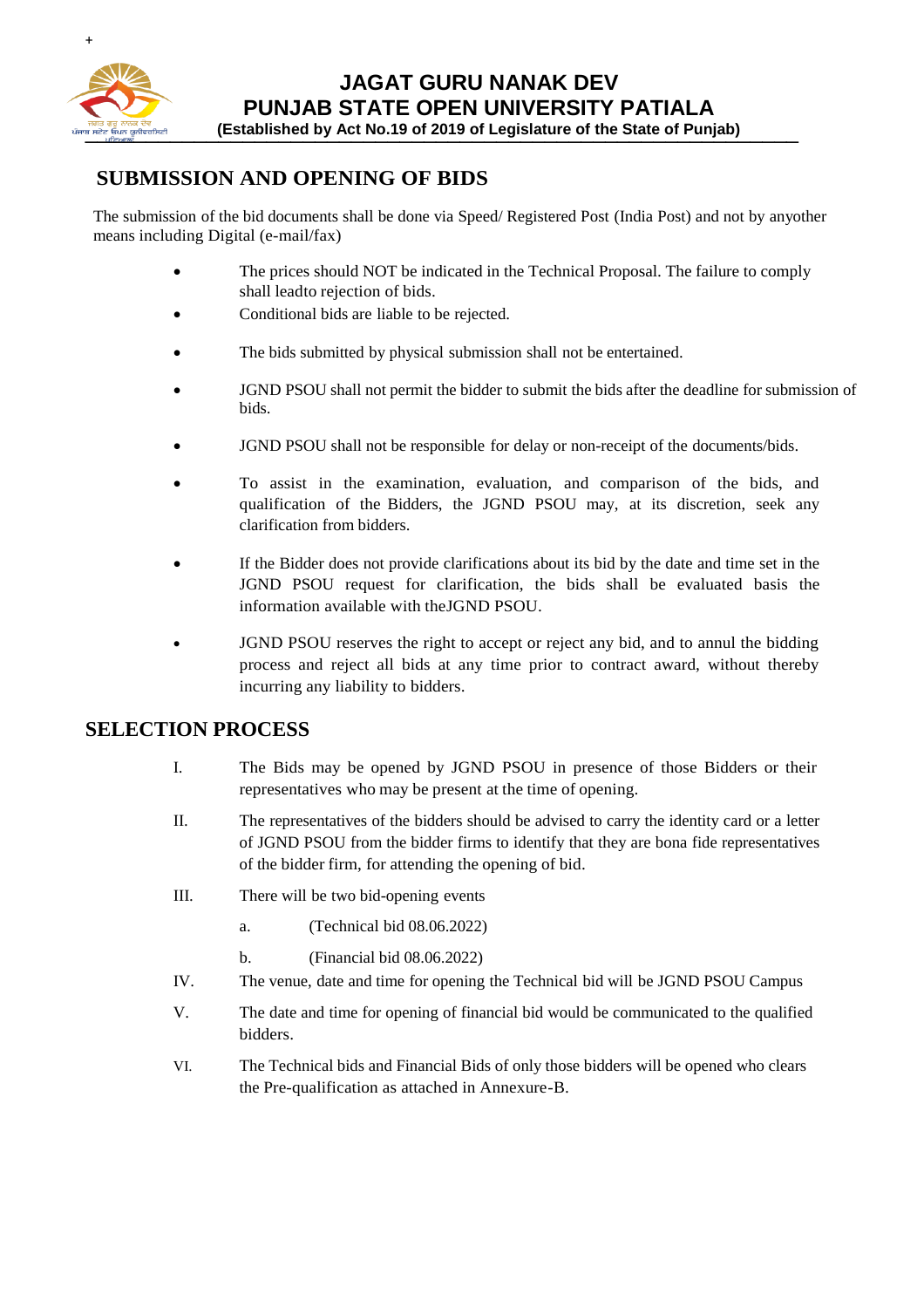

### **PRELIMINARY EXAMINATION OF BIDS**

Evaluation Committee shall examine the bids to determine whether they are complete, documents have been properly signed and bids are generally in order. Any bid found to be nonresponsive for any reason or not meeting any criteria specified in the RFP, shall be rejected by Evaluation Committee and shall not be included for further consideration.

Initial Bid scrutiny shall be held and bids will be treated as non-responsive, if bids are:

- Not submitted in format as specified in the RFP document
- Received without the Letter of Authorization
- Found with suppression of details
- With incomplete information, subjective, conditional offers and partial offers submitted
- Submitted without the documents requested
- Non-compliant to any of the clauses mentioned in the RFP
- With lesser validity period

#### **CLARIFICATION OF BIDS**

During the bid evaluation, JGND PSOU may, at its discretion, ask the Bidder for any clarification(s) of its bid.The request for clarification and the response shall be in writing, and no change in the price or substanceof the bid shall be sought, offered, or permitted.

#### **PRE-QUALIFICATION CRITERIA**

Following criteria prescribed as the Pre-Qualification criteria for bidder interested in undertaking the project. The bidder shall fulfill the following preconditions and must also submit documentary evidence in support of fulfillment of these conditions while submitting the technical bid. Claims without documentary evidence will not be considered.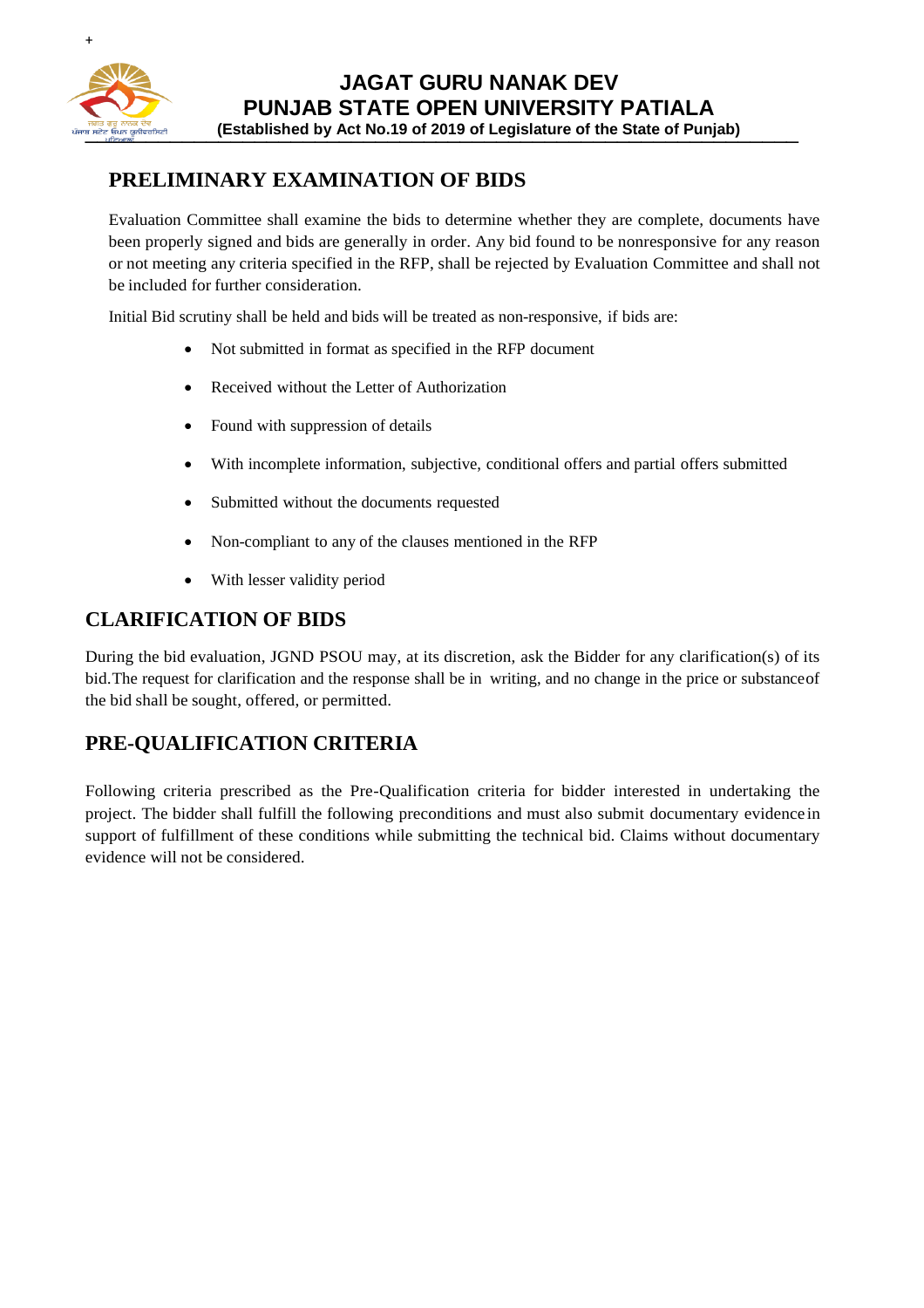

# **JAGAT GURU NANAK DEV PUNJAB STATE OPEN UNIVERSITY PATIALA**

an added to the State of Punjab) (Established by Act No.19 of 2019 of Legislature of the State of Punjab)

| Sr.<br>No. | <b>Parameter</b>      | <b>Eligibility Criteria</b>                                                                                                                                                                                                                        | <b>Supporting documents required</b>                                                                                                                                                                |
|------------|-----------------------|----------------------------------------------------------------------------------------------------------------------------------------------------------------------------------------------------------------------------------------------------|-----------------------------------------------------------------------------------------------------------------------------------------------------------------------------------------------------|
| 1.         | Legal Entity          | i.<br>A company incorporated in India  i.<br>under the Companies Act, 1956,<br>2013<br>and<br>subsequent<br>amendments thereto/ Firm/LLP<br>ii.<br>Should have GST Number<br>iii. Should have a valid PAN Number                                   | of<br>Certificate<br>of<br>Copy<br>of<br>Incorporation<br>and Copy<br>Memorandum of Associations<br>(MOA), Articles of Association<br>(AOA)<br>ii.<br><b>GST Registration Copy</b><br>iii. PAN Card |
| 2.         | Financial<br>Strength | Bidder should be profitable for the FY<br>2021-22                                                                                                                                                                                                  | Certificate from the<br><b>Chartered</b><br>Accountant for being profitable/<br>copy of the audited financials of the<br>company                                                                    |
| 3.         | Financial<br>Strength | The bidder should have minimum<br>annual turnover of more than 10<br>crores for past 3 financial years.<br>(Group<br>turnover<br>for<br>subsidiary<br>companies will be accepted)                                                                  | Certificate<br>from<br>the<br>Chartered<br>Accountant along with the copy of<br>audited Balance sheet and P&L<br>Statement                                                                          |
| 4.         | Infrastructure        | bidder<br>should have<br>The<br>already<br>established and operational setup as<br>desired for supporting the delivery of<br>Digital Content, Online Examinations<br>for both ODL/OL Programs as per the<br>norms in any Indian Public University. | Certificate<br>from<br>the<br>University/Copy of the Purchase<br>order from any Indian Public university<br>for an order value of minimum 50<br>Lakhs for content development                       |
| 5.         | Experience            | Experience of having worked with 5<br>of<br>Universities<br>developing<br>ODL<br>Content/Online Programs who got the<br>approval from UGC, related to similar<br>services as desired in RFP for ODL/<br>OL Programmes                              | Agreement<br>Copy<br>of<br>any<br>university along with the list of<br>implementedcourses                                                                                                           |
| 6.         | Certification         | ISO 9001, ISO 27000 and other<br>industry standard certifications                                                                                                                                                                                  | Copy of Certificates                                                                                                                                                                                |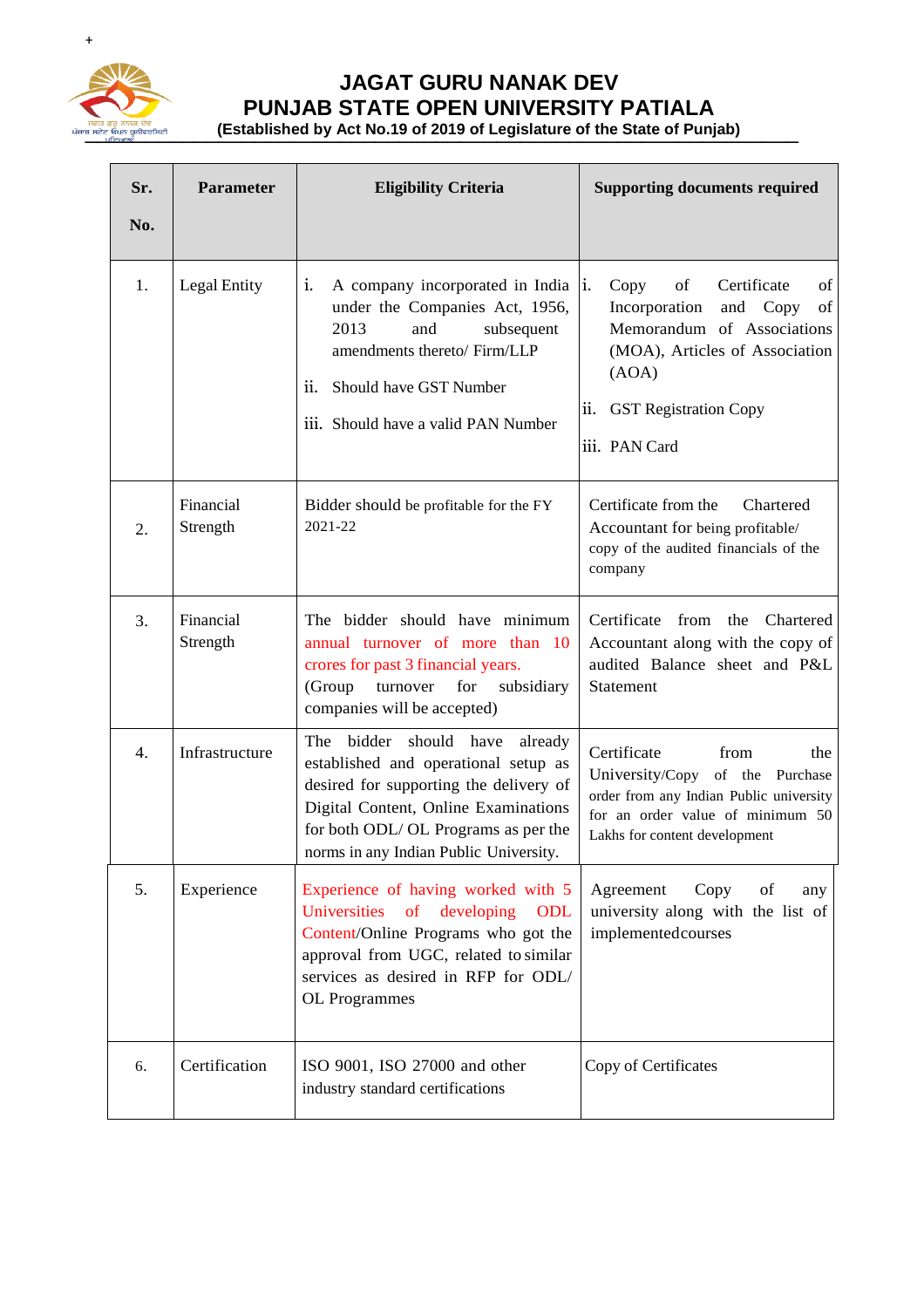

#### **JAGAT GURU NANAK DEV PUNJAB STATE OPEN UNIVERSITY PATIALA** \_\_\_\_\_\_\_\_\_\_\_\_\_\_\_\_\_\_\_\_\_\_\_\_\_\_\_\_\_\_\_\_\_\_\_\_\_\_\_\_\_\_\_\_\_\_\_\_\_\_\_\_\_\_\_\_\_\_\_ **(Established by Act No.19 of 2019 of Legislature of the State of Punjab)**

| Blacklisting<br>declaration of ineligibility for corrupt signed by authorized signatory on<br>or fraudulent practices or blacklisted   company letter head.<br>with any of the Government (Central<br>or State), Semi-Govt. & PSU in India in<br>last five years (from the date of<br>submission of bid) |  |
|----------------------------------------------------------------------------------------------------------------------------------------------------------------------------------------------------------------------------------------------------------------------------------------------------------|--|
|----------------------------------------------------------------------------------------------------------------------------------------------------------------------------------------------------------------------------------------------------------------------------------------------------------|--|

## **CONTRACT SIGNING**

- i. After opening financial bid, Letter of Intent (LOI) may be issued to the selected agency withinfifteen days from the financial bid opening date.
- ii. In case the bidder does not acknowledge the receipt of LOI within 3 days of issuing of LOI, JGND PSOU will have all rights to select another bidder who has scored second highest overall score and issue them LOI.
- iii. After receipt of LOI, the selected bidder must provide EMD of 3% of the total estimated financialcontract within 10 days.
- iv. Within a week from receiving of EMD, contract agreement will be signed between JGND PSOU andselected bidder.

## **DURATION OF THE PROJECT WORK**

Duration of the project and contract agreement to be signed with selected bidder will be initially for 24 weeks that can be further extendable for another 12 weeks at the discretion of the University. Extension willbe solely on the discretion of JGND PSOU based on the performance of agency. Performance will be measured on the basis of various indicators mentioned in this RFP. The rates quoted in price bid will be valid throughout the validity of contract agreement. There will be no price adjustment in the subsequent years.

#### **CONSORTIUM**

Consortium of unrelated parties is not allowed at any stage. Bidder may form consortium only with its group entities. Necessary supporting documents must be provided to authenticate the same.

## **GENERAL**

**Notice:** All notices, requests or consents shall be sent to a Party hereto at its address, contact number and email address specified in bidding data sheet or at such other address and contact number as is designated by such Party in a written notice to the other Parties hereto. All such notices and communications shall be effective:

- if sent by registered post, when delivered with deliver receipt
- if sent by person, when delivered with delivery receipt,
- if sent by e-Mail, followed by hardcopy with e-mail acknowledgement

Either Party may change its address, contact number and email address for notification purposes by giving the other reasonable prior written notice of the new information and its effective date.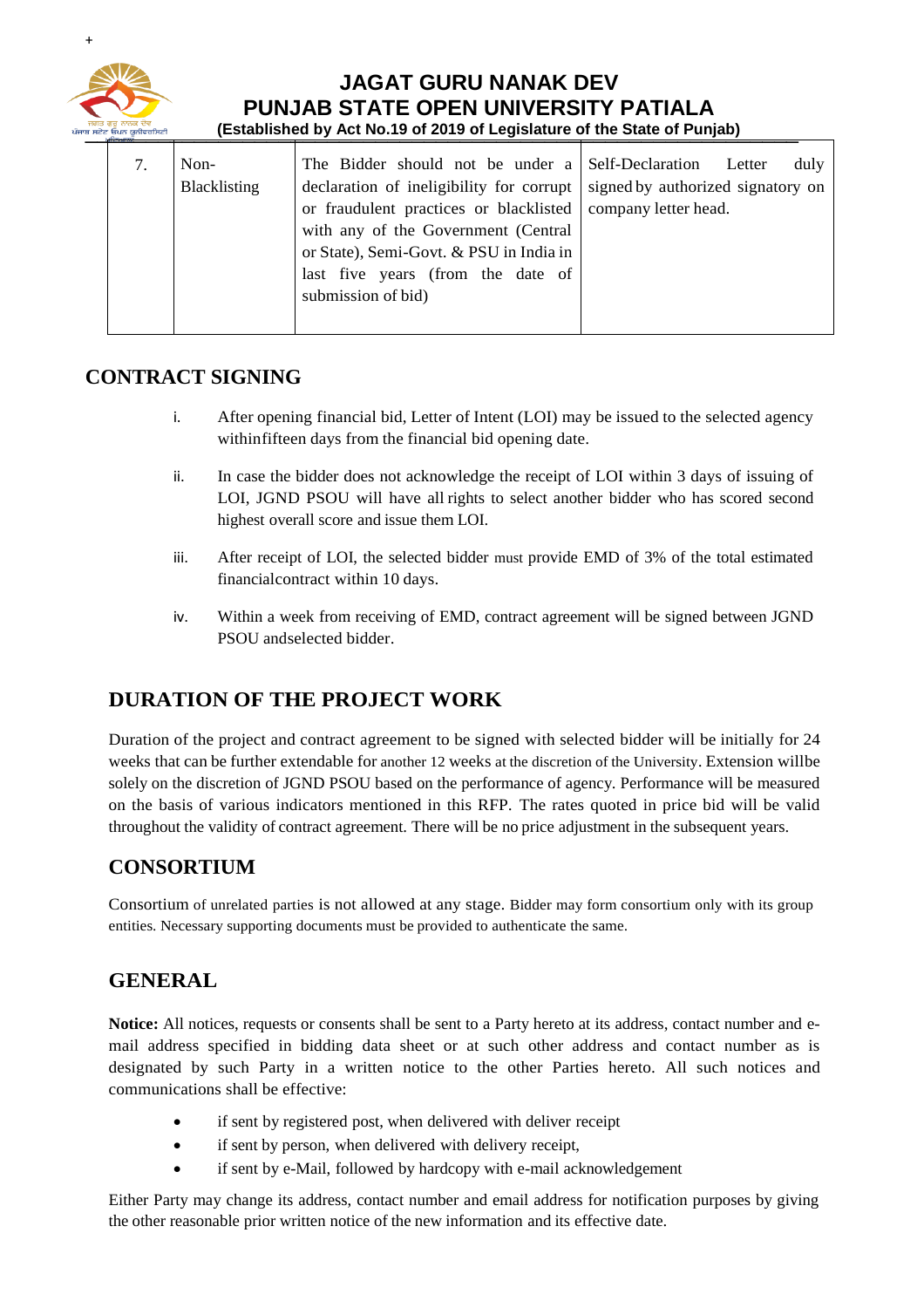

`

#### **JAGAT GURU NANAK DEV PUNJAB STATE OPEN UNIVERSITY PATIALA** \_\_\_\_\_\_\_\_\_\_\_\_\_\_\_\_\_\_\_\_\_\_\_\_\_\_\_\_\_\_\_\_\_\_\_\_\_\_\_\_\_\_\_\_\_\_\_\_\_\_\_\_\_\_\_\_\_\_\_ **(Established by Act No.19 of 2019 of Legislature of the State of Punjab)**

## **ANNEXURE-A**

| <b>Service category</b> | <b>Commercial Criteria</b>                                                                                                                                                                                                                                                                                                                 | <b>Service Provider's Quote</b><br>(Rs) inclusive of all taxes |
|-------------------------|--------------------------------------------------------------------------------------------------------------------------------------------------------------------------------------------------------------------------------------------------------------------------------------------------------------------------------------------|----------------------------------------------------------------|
| <b>Content Creation</b> | Four quadrant approach in education as per<br>UGC Regulation 2020 of ODL and OL<br>program. The content must include Self<br>Learning Material as per UGC Regulations and<br>Guidelines $(250$ pages per paper), Question Bank<br>mix of multiple choice and short Answer(80-120)<br>questions per paper) and Case studies and<br>Projects |                                                                |

#### **Terms and Conditions for the Submission of Tenders for The Printing and Delivery of Study Material of various Courses offered by JGND PSOU, Patiala.**

1. Requirement of customized Study Material:

Tenders are invited from book publishing firms for publishing and delivery of Study Material in the subjects as given in **Annexure-C (List of courses attached)** (syllabi available on the University website). The material should be prepared in Self Instructional Material (SIM) format as per the guidelines of Distance Education Bureau (DEB) NAAC and as per the syllabi of University and delivered to the JGND PSOU. The publisher/content developer must

adhere to following instructions:

- a) The Study Material shall be prepared and supplied in print and digital formats:
- b) Printed Material (Hard Copy) and Softcopy shall be made available to JGND PSOU.
- c) The entire syllabus should be covered within 8 units 12 units, 16 to 20 lessons and the approximate number of pages for eachbook should be around 200-250 pages.
- d) The Font size is 11 Times New Roman for running text matter and line-spacing 1.15.
- e) All copy rights will be with the JGND PSOU.
- f) Font Size for subheadings is 12 Points Bold.
- g) Font Size for sub-subheadings is 11 points Bold.
- h) Font size for Headings is 14 points Bold.
- i) Print Area: Height 9 inches (or) 23Cm including header. Width: 6.5 inches (or) 17Cms.
- j) Lead: Auto Lead
- k) The Material must be prepared strictly as per the syllabi of JGND PSOU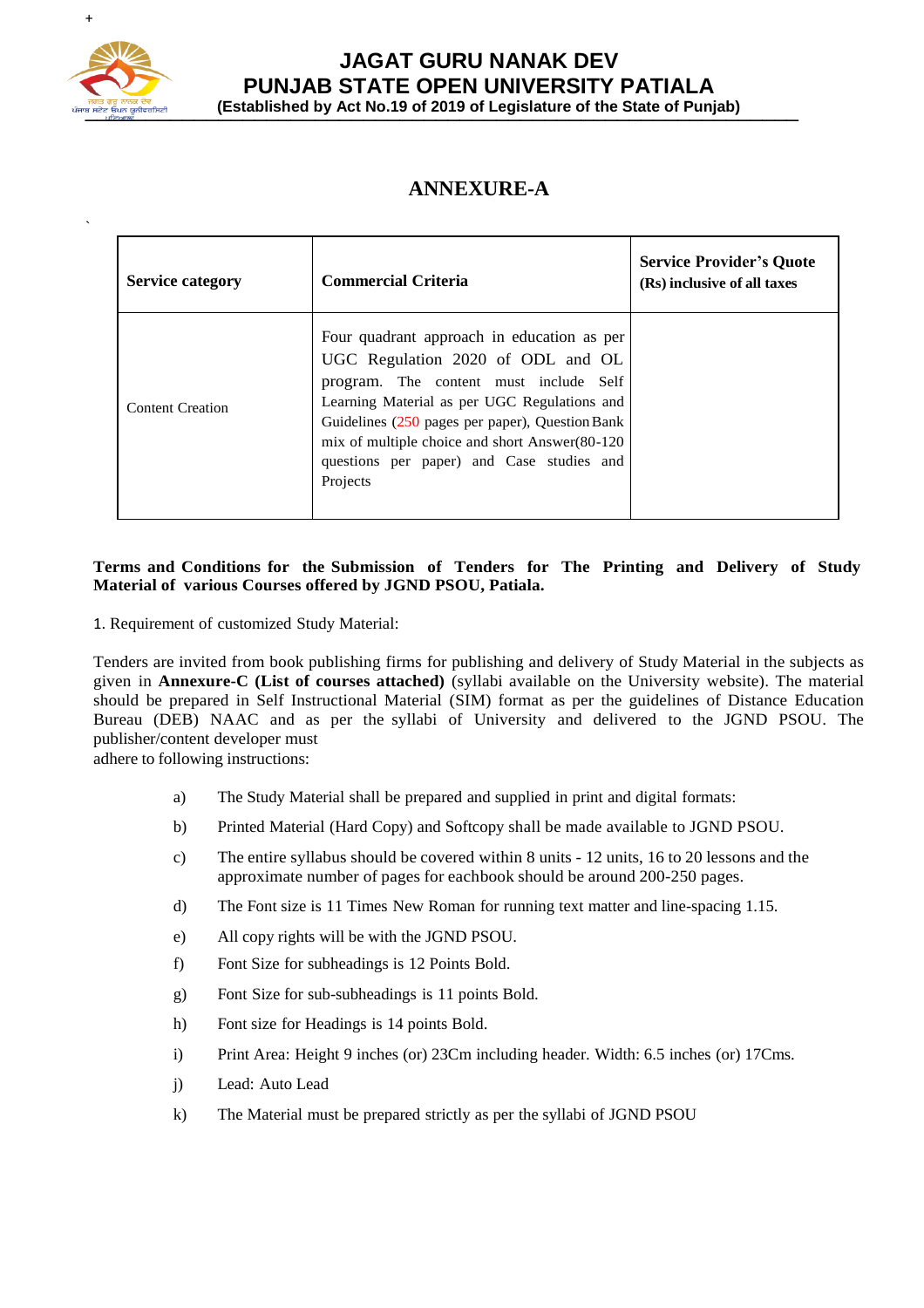

# **JAGAT GURU NANAK DEV PUNJAB STATE OPEN UNIVERSITY PATIALA**

\_\_\_\_\_\_\_\_\_\_\_\_\_\_\_\_\_\_\_\_\_\_\_\_\_\_\_\_\_\_\_\_\_\_\_\_\_\_\_\_\_\_\_\_\_\_\_\_\_\_\_\_\_\_\_\_\_\_\_ **(Established by Act No.19 of 2019 of Legislature of the State of Punjab)**

## **2. Specification of Content Features:**

- a. As per Self Instructional Material (SIM) Format
- b. Student Friendly Approach
- c. Graphical Presentation of Content including Diagrams, Illustrations for easy understanding.
- d. Syllabus Mapping with Contents of Book.
- e. Detailed Table of Contents
- f. Each Unit Contains:
	- 1) Objectives
	- 2) Structure
	- 3) Course Outcomes
	- 4) Introduction
	- 5) Elaboration of points given in structure
	- 6) Check Your Progress Questions
	- 7) Answers to Check your Progress Questions
	- 8) Summary
	- 9) Key Words
	- 10) Self-Assessment Questions and Exercises. Short Answer Questions and Long Answer **Questions**
	- 11) Further Readings.

#### **3. Specifications of Content Quality:**

- 1) Updated Material must be prepared by well-known Authors who are experts in their area.
- 2) Thorough Proof Reading
- 3) Thorough Language Editing
- 4) The names of the Authors and their affiliation should be printed on the Study Material.
- 5) Stringent checks against Plagiarism/copyright Violation and the bidder must take complete responsibility forthe above.

## **4. Production Quality:**

Size of the book and material: One fourth Demy size book (Double Demy 11" x 8") with the following specifications:

- The paper required for the book: Maplitho, 60 GSM
- Text Printing: Single colour.
- Cover Paper: The cover should be a multi color print on a 200 GSM Art Card laminated on outer side. The design of cover title and back title shall be as per the specifications of the University.
- Binding procedure: Machine Perfect Binding technique is required instead of section binding.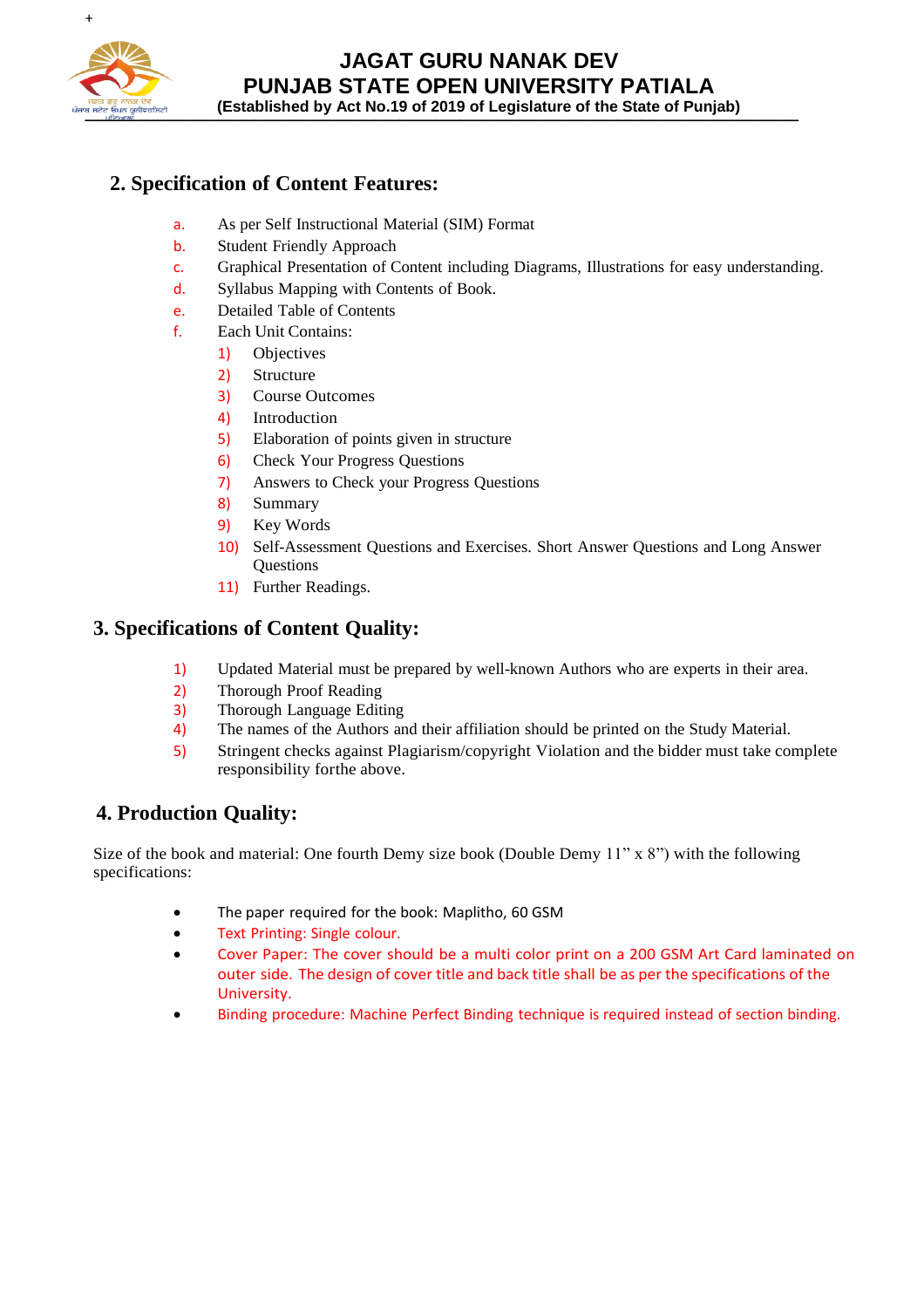

### **JAGAT GURU NANAK DEV PUNJAB STATE OPEN UNIVERSITY PATIALA** प्रसान बुद्ध करु<mark>ब हैं। अनुवा</mark>ह कर बैंच (Established by Act No.19 of 2019 of Legislature of the State of Punjab)

## **ANNEXURE-B**

| Sr.<br>No.   | Parameter             | Eligibility Criteria                                                                                                                                                                                                                                           | Supporting documents requires                                                                                                                                                                             | Proof<br>Attached |
|--------------|-----------------------|----------------------------------------------------------------------------------------------------------------------------------------------------------------------------------------------------------------------------------------------------------------|-----------------------------------------------------------------------------------------------------------------------------------------------------------------------------------------------------------|-------------------|
| $\mathbf{1}$ | Legal Entity          | A company<br>1.<br>incorporated in India<br>under the Companies<br>Act, 1956, 2013<br>and<br>subsequent<br>amendments thereto/<br>Firm/LLP<br>ii.<br>Should have GST<br>Number<br>iii. Should have a valid PAN<br>Number                                       | Copy of Certificate of<br>$\mathbf{1}$ .<br>Incorporation and Copy of<br>Memorandum of<br>Associations (MOA),<br>Articles of Association<br>(AOA)<br>ii.<br><b>GST Registration Copy</b><br>iii. PAN Card |                   |
| 2            | Financial<br>Strength | Bidder should be profitable<br>for the FY 2021-22                                                                                                                                                                                                              | <b>Chartered Accountant for</b><br>being profitable/copy of the<br>audited financials of the<br>company                                                                                                   |                   |
| 3            | Financial<br>Strength | The bidder should have<br>minimum annual turnover<br>to be more than 10 crores<br>for past 3 financial years.<br>(Group<br>for<br>turnover<br>subsidiary companies will<br>be accepted)                                                                        | Certificate from the Chartered<br>Accountant along with the<br>copy of audited Balance sheet<br>and P&L Statement.                                                                                        |                   |
| 4            | Infrastructure        | The bidder should have<br>already<br>established<br>and<br>operational<br>setup<br>as<br>desired for supporting the<br>delivery of Digital Content,<br>Online Examinations for<br>both ODL/OL Programs as<br>per the norms in any Indian<br>Public University. | Certificate<br>from<br>the<br>University/Copy of<br>the<br>Purchase order from any Indian<br>Public university for an order<br>value of minimum 50 Lakhs for<br>content development                       |                   |
| 5            | Experience            | Experience of having worked<br>with 5 Universities of<br>developing ODL<br>Content/Online Programs<br>who got the approval from<br>UGC, related to similar                                                                                                     | Agreement Copy of any<br>university along with the list of<br>implemented courses                                                                                                                         |                   |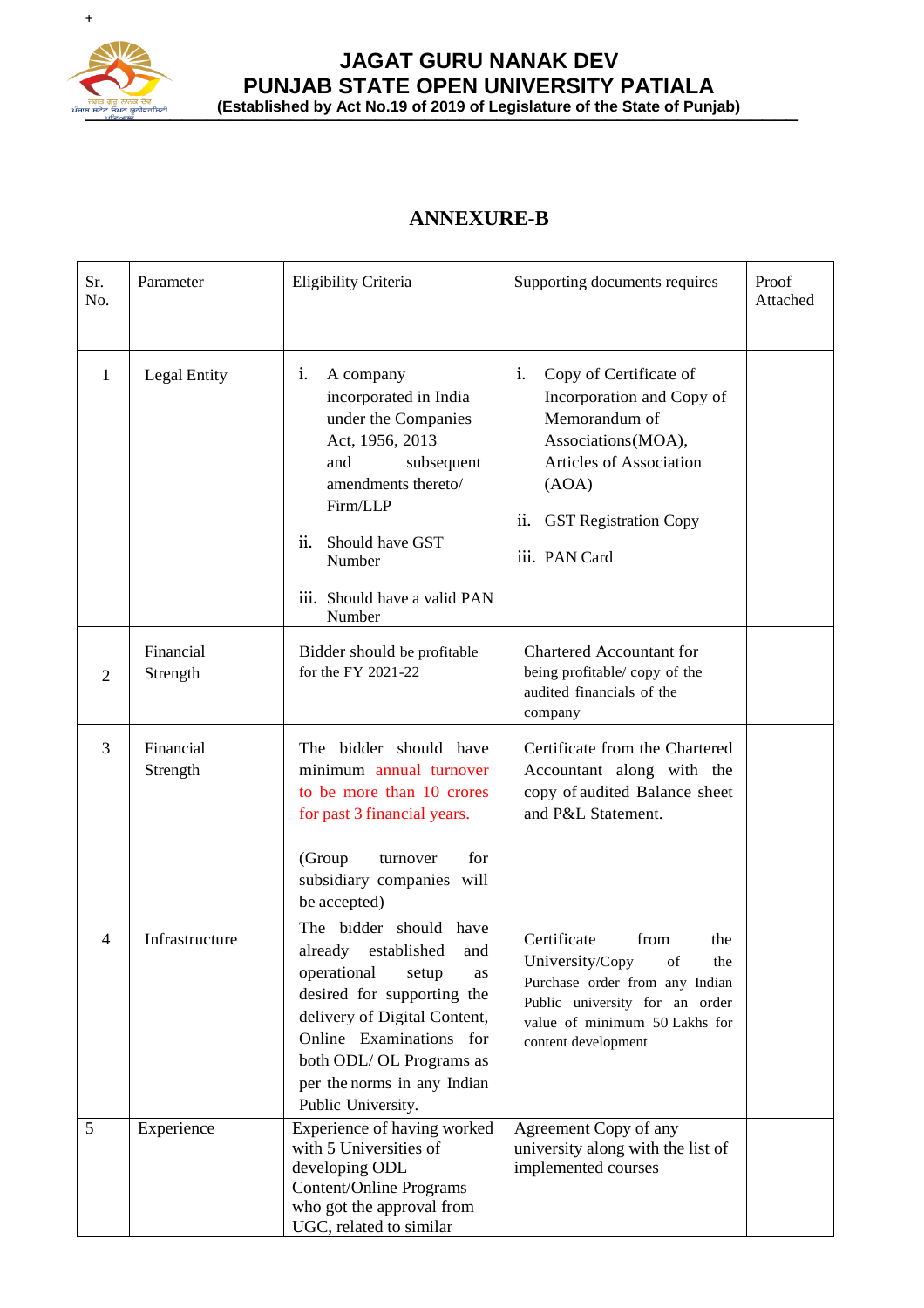

# **JAGAT GURU NANAK DEV PUNJAB STATE OPEN UNIVERSITY PATIALA**

**THES OF CONCRET CONSIDER AND LOCAL CONSIDER (Established by Act No.19 of 2019 of Legislature of the State of Punjab)** 

|   |                  | services as desired in RFP for<br><b>ODL/OL Programmes</b>                                                                                                                                                                                                                                          |                                                                                           |  |
|---|------------------|-----------------------------------------------------------------------------------------------------------------------------------------------------------------------------------------------------------------------------------------------------------------------------------------------------|-------------------------------------------------------------------------------------------|--|
| 6 | Certification    | ISO 9001, ISO<br>$27000$ and other<br>industry standard<br>certifications                                                                                                                                                                                                                           | Copy of Certificates                                                                      |  |
| 7 | Non-Blacklisting | The Bidder should not be<br>under a declaration of<br>ineligibility for corrupt or<br>fraudulent practices<br><sub>or</sub><br>blacklisted with any of the<br>Government (Central or<br>State), Semi-Govt. & PSU<br>in India in last five years<br>(from<br>the<br>date<br>of<br>submission of bid) | Self-Declaration Letter duly<br>signed by authorized signatory<br>on company letter head. |  |

 **(Registrar)**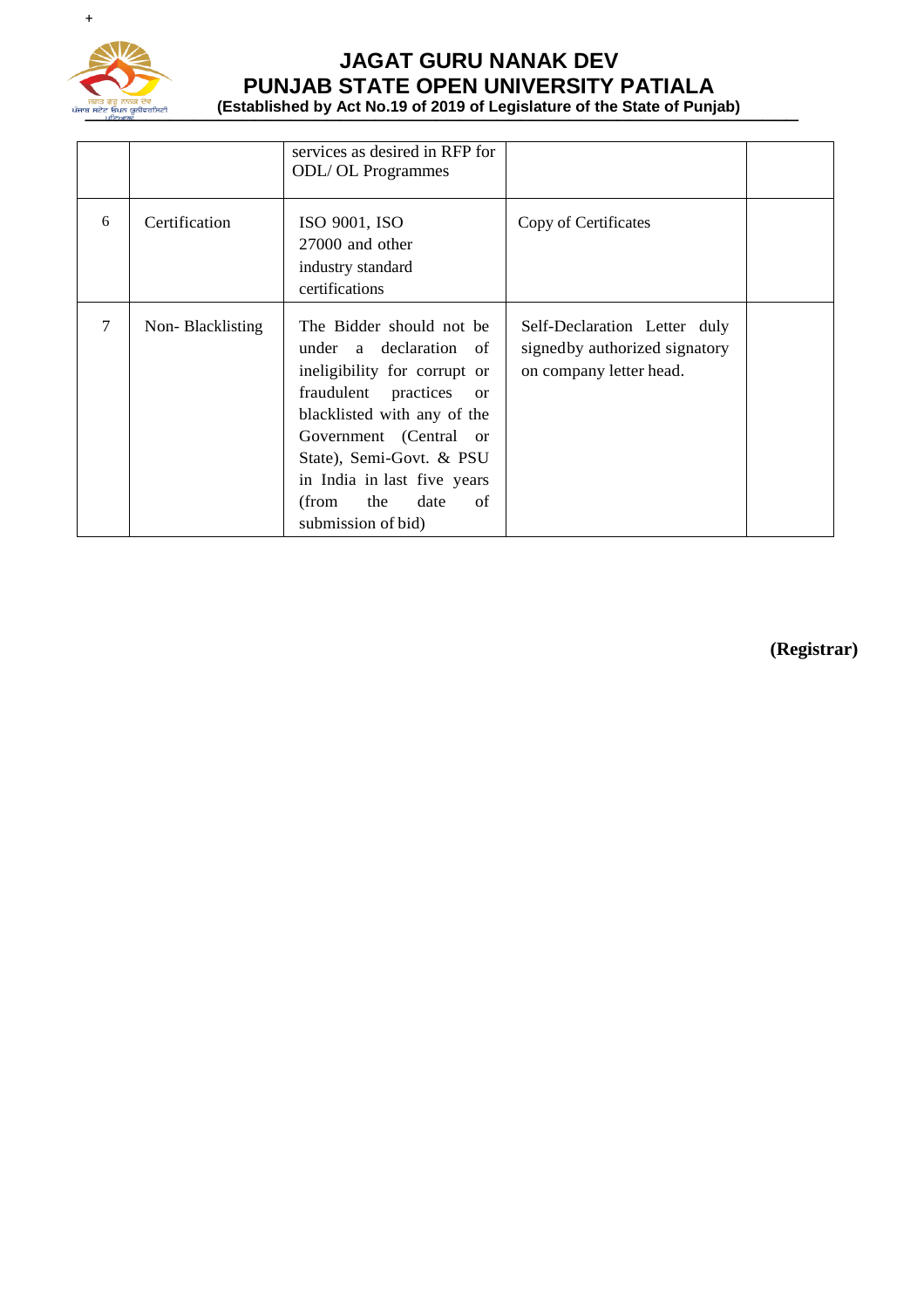

### **JAGAT GURU NANAK DEV PUNJAB STATE OPEN UNIVERSITY PATIALA** प्रसान बुद्ध करु<mark>ब हैं। अनुवा</mark>ह कर बैंच (Established by Act No.19 of 2019 of Legislature of the State of Punjab)

#### **Annexure –C**

| Sr. No. | <b>List of Degree Programmes</b> |
|---------|----------------------------------|
|         | M.A. (English)                   |
|         | M.Com                            |
|         | B.A. (Liberal Arts)              |
| 4       | B.Sc.(Data Science)              |
|         | <b>B.Com</b> (Digital)           |

| Sr. No.        | <b>List of Certificate Course/Diploma</b>          |
|----------------|----------------------------------------------------|
|                | <b>Effective Business and Social Communication</b> |
| $\overline{2}$ | Open Office (Apache)                               |
| 3              | <b>Web Application Development</b>                 |
| 4              | <b>Mobile Application Development</b>              |
| 5              | Artificial Intelligence and its Application        |
| 6              | <b>Cyber Security</b>                              |
| 7              | Values and Learning of Sikhism                     |
| 8              | Creativity and Innovation in School Education      |
| 9              | <b>Rural Management</b>                            |
| 10             | Multimedia and Animation                           |
| 11             | Sri Guru Granth Sahib                              |
| 12             | The Science of Happiness at Work                   |
| 13             | Digital Marketing                                  |

| Sr. No | List of the C ertificate and Diploma Courses                |
|--------|-------------------------------------------------------------|
|        | Certificate Course in Accounting and Taxation               |
| 2      | Certificate Programme in GST Applications                   |
| 3      | Certificate/Diploma in IT enabled Services                  |
| 4      | Certificate/Diploma in Horticulture and Food Preservation   |
| 5      | Certificate/Diploma in Organic Farming                      |
| 6      | Certificate/Diploma in Software Development and Programming |
| 7      | Certificate in Embroidery                                   |
| 8      | Certificate Programme in Retail and Sales Management Skills |
| 9      | Certificate course in Stock Market and Trading Operations   |